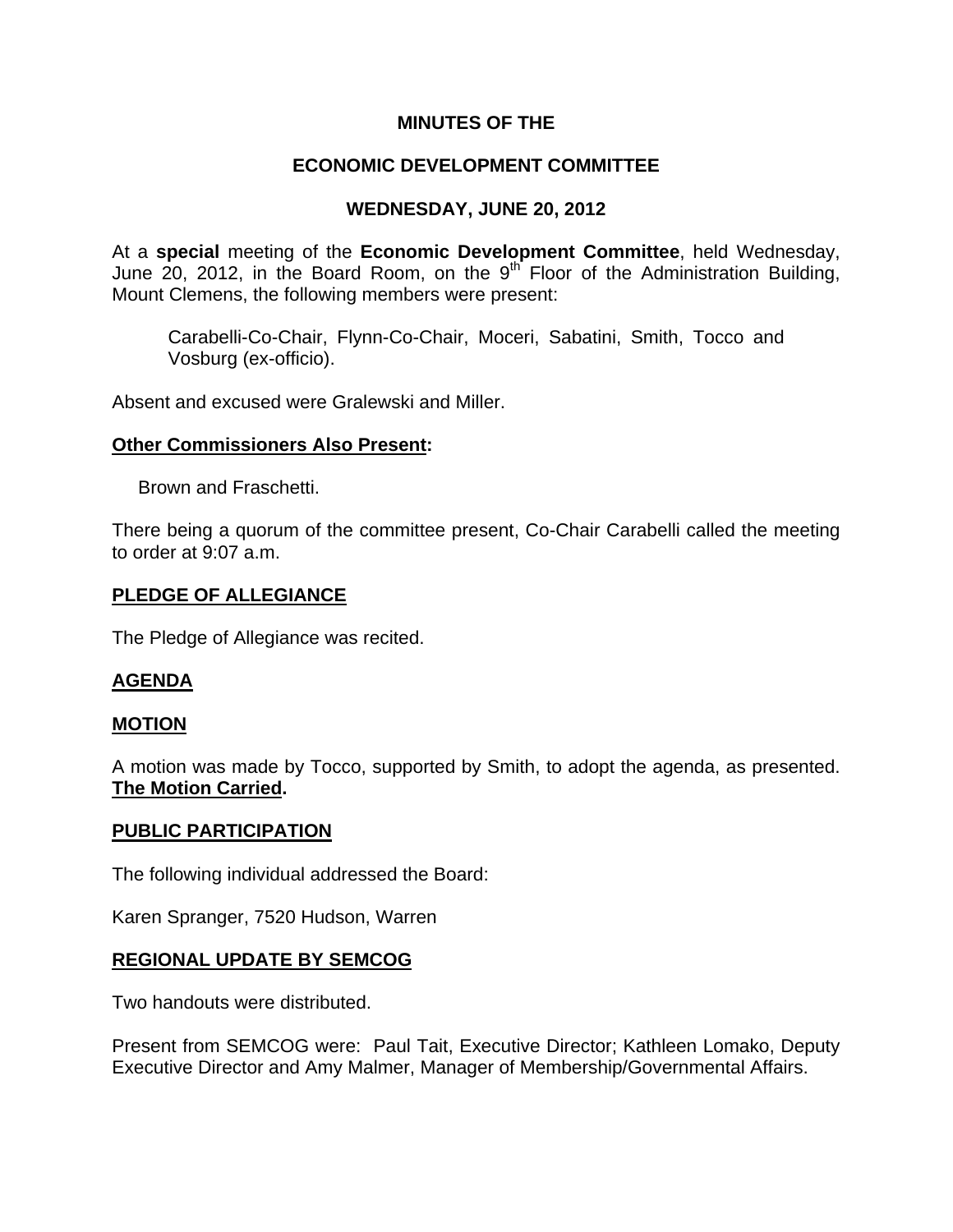Paul Tait indicated the focus of today's presentation would consist of three areas:

- 1) Economic and population forecast that have implications on all counties
- 2) Activities both in the economic development arena and in their effort in Lansing and Washington
- 3) Update on membership and upcoming general assembly

Kathleen Lomako gave a PowerPoint presentation on SEMCOG's forecast: Key slides shown consisted of the following:

- Michigan is Leading the Recovery (Employment Change, 3<sup>rd</sup> Quarters, 2009-2011)
- Employment and Population (Southeast Michigan, 1990-2040)
- We Must Grow Jobs in Knowledge-Based and Export-Oriented Industries (Jobs by Major Sector, SE Michigan, 1990-2040)

The following commissioners spoke: Brown, Fraschetti, Carabelli and Flynn.

Continuing on with Kathleen Lomako's presentation, key slides shown consisted of the following:

- Regional Forecast Summary
- Macomb County's Future is Brighter Than Region

The following commissioners spoke: Carabelli and Fraschetti.

Continuing on with Kathleen Lomako's presentation, key slides shown consisted of the following:

- Long-term Population Change (Change in Population, 2010-2040)
- Continued Household Growth (Change in Households, 2010-2040)
- Job Gains Most Everywhere (Change in Employment, 2010-2040)

The following commissioner spoke: Vosburg.

Paul Tait addressed the committee on SEMCOG's forecast projection.

Paul Tait continued on with the PowerPoint presentation. Key slides shown consisted of the following:

- SEMCOG Economic Activities
- Lansing Update
	- Regional Transit Authority
	- Personal Property Tax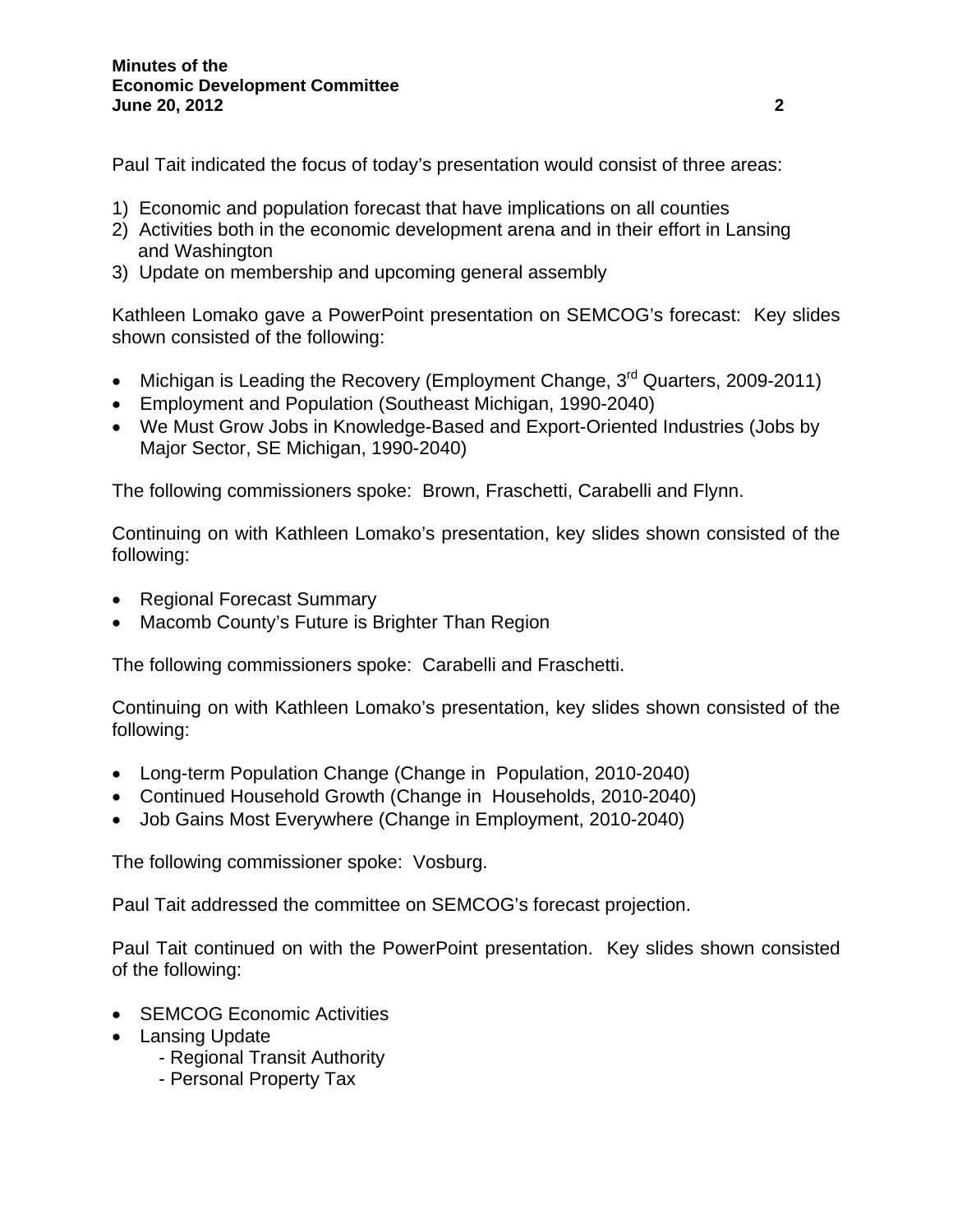The following commissioner spoke: Flynn.

Continuing on with Paul Tait's presentation, key slides shown consisted of the following:

- Washington Update
	- Federal transportation reauthorization
	- Lake St. Clair
		- Prioritized projects
		- Water quality monitoring
		- Seeking funding for priorities
	- Community development
		- Community Development Block Grant
			- Appraisal reform
	- Selfridge Air National Guard Base
	- Transit Alternatives Analysis
		- Woodward
		- Gratiot/M-59 to follow

The following commissioner spoke: Carabelli.

Paul Tait referred to the first handout which was a summary of the forecast that Kathleen Lomako just presented. The second handout was a report that the Detroit Regional Chamber and Metropolitan Affairs Coalition just completed. He encouraged commissioners to read both brochures.

The following commissioner spoke: Vosburg.

Amy Malmer spoke about SEMCOG's partnership with Macomb County. Key topics consisted of the following:

- Dues that Macomb County pays to SEMCOG
- SEMCOG's budget and planning services
- SEMCOG will be returning to the traditional formula for assessing dues for taxable value and Macomb County should see a reduction in 2013 dues
- How SEMCOG engages with Macomb County
- Bi-weekly newsletter
- Blog: Think Regional Act Local
- General Assembly meeting to be held on June 28<sup>th</sup> at Ford Field

The following commissioners spoke: Brown, Fraschetti, Flynn and Carabelli.